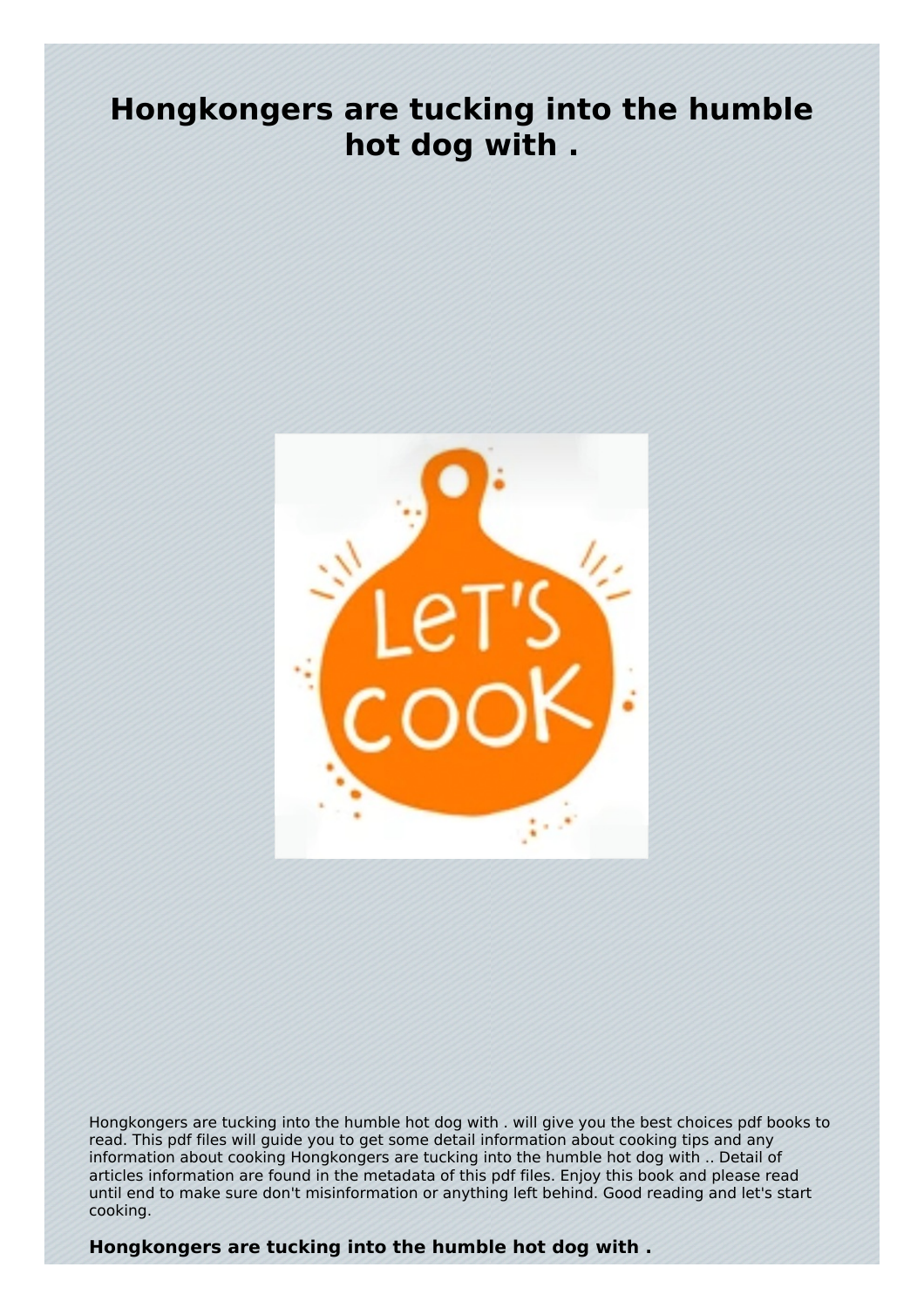Franks a million

Hot dogs are loaded with

salt, often have additives and preservatives, and are not known for containing

prime cuts. So what is it about this less than healthy food that makes it so appealing to so many?

"Hey, they're bad for you, we know that and you don't really want to know what's in them. But once in a while the combination of frankfurter, bun, ketchup, mustard, relish and sauerkraut is one of the great joys in life," says Scott Murphy, a New Jersey native and long-time Hong Kong resident.

For Murphy, a good hot dog should look and taste like a meal that leaves you feeling satisfied. The frankfurter should have the requisite snap when you bite into it.

"Toppings are really important,

too: the more relish, sauerkraut, onions, chilli, you name it, you can put on a dog, the better," he says. Hot dog enthusiast Ned Kelly, originally from Scotland, says it is about quality: "Toppings are important, but they shouldn't be there to hide poor quality franks. Quality is paramount, served, of course, in a fresh bun."

DJ and F&B professional Andy

Curtis, a Briton who has lived in Hong Kong for much of his life, looks for a bite that is "juicy, tasty meat, not dry, with a crunchy but not chewy skin served in a soft, warmed bun".

An increasing number of outlets in Hong Kong are getting the recipe just right. The Frank, which opened in mid-September, is one. Candace Suen got inspiration for the 11 dogs it offers when she visited the US.

All the classics such as the New York (with mustard and sauerkraut), the Coney Island (mustard, sauerkraut and onions) and the Chicago (mustard, onion, sweet pickle relish, pickle, tomato, chillies and celery salt) are available.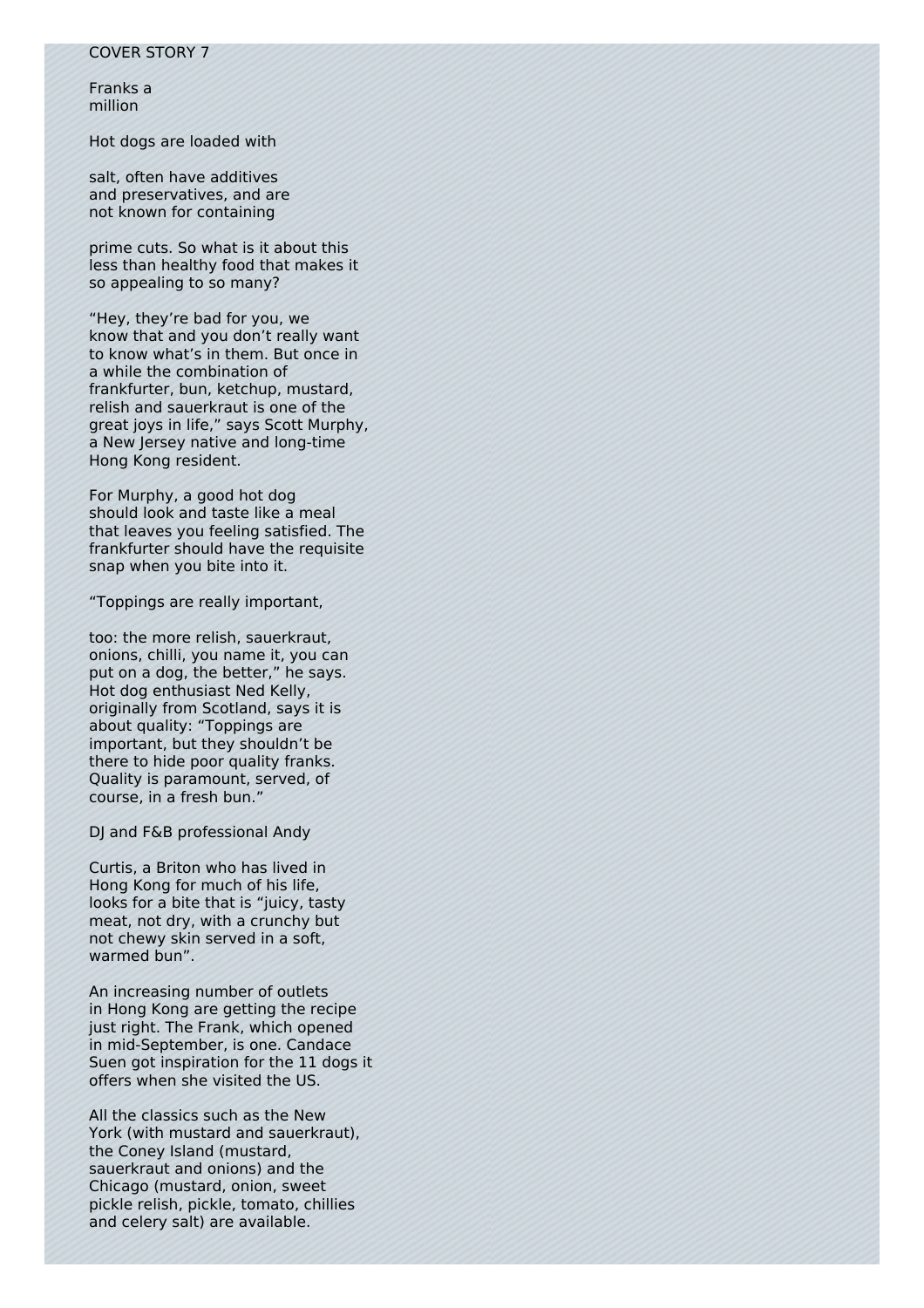The outlet also offers Asianinspired hot dogs created by Suen, such as the Thai (spicy chorizo frank, Thai chilli mayo, pork floss, crispy onion and fresh chilli). For spice lovers there is the suicide (spicy chorizo, grilled onions, spicy mayo, jalapeno, crispy onions). Customers can also create their own hot dog by choosing from five franks and 18 toppings.

Hongkongers are tucking into the humble hot dog with increasing relish, writes Vicki Williams

Expect to see The Frank opening

in other locations.

Wonderdog was opened at the end of May by Patrick Chen, whose love of dogs goes back to his childhood.

His father would place

frankfurters and buns on the table, with Chen free to add whatever toppings he wanted. Chen believes a frank and a bun are a blank slate on which to create. Wonderdog has 10 offerings.

Nothing is run-of-the-mill here. The Caesar, for example, combines a frankfurter with romaine lettuce, croutons, Parmesan cheese, Caesar sauce and aged balsamic vinegar. Brave diners should sample the devil dog, which comes with a warning on the menu: "This dog is friggin' spicy". It's a warning repeated by the server.

Despite the warning, many have returned it, complaining that it is too hot. The vivid, blood-red sauce is a mix of habanero chilli, mayo, and beetroot juice (for colour). Describing it as hot is an understatement.

Shirley Wong is another Hongkonger with a love of dogs. This stems from many years spent in England. Wong opened Pi Hot Dog Gallery last December.

The small cafe-style business

offers a staggering 29 options, including the classic house dog, the popular Chicago hot dog, and more

They're bad for you, and you don't want to know what's in them.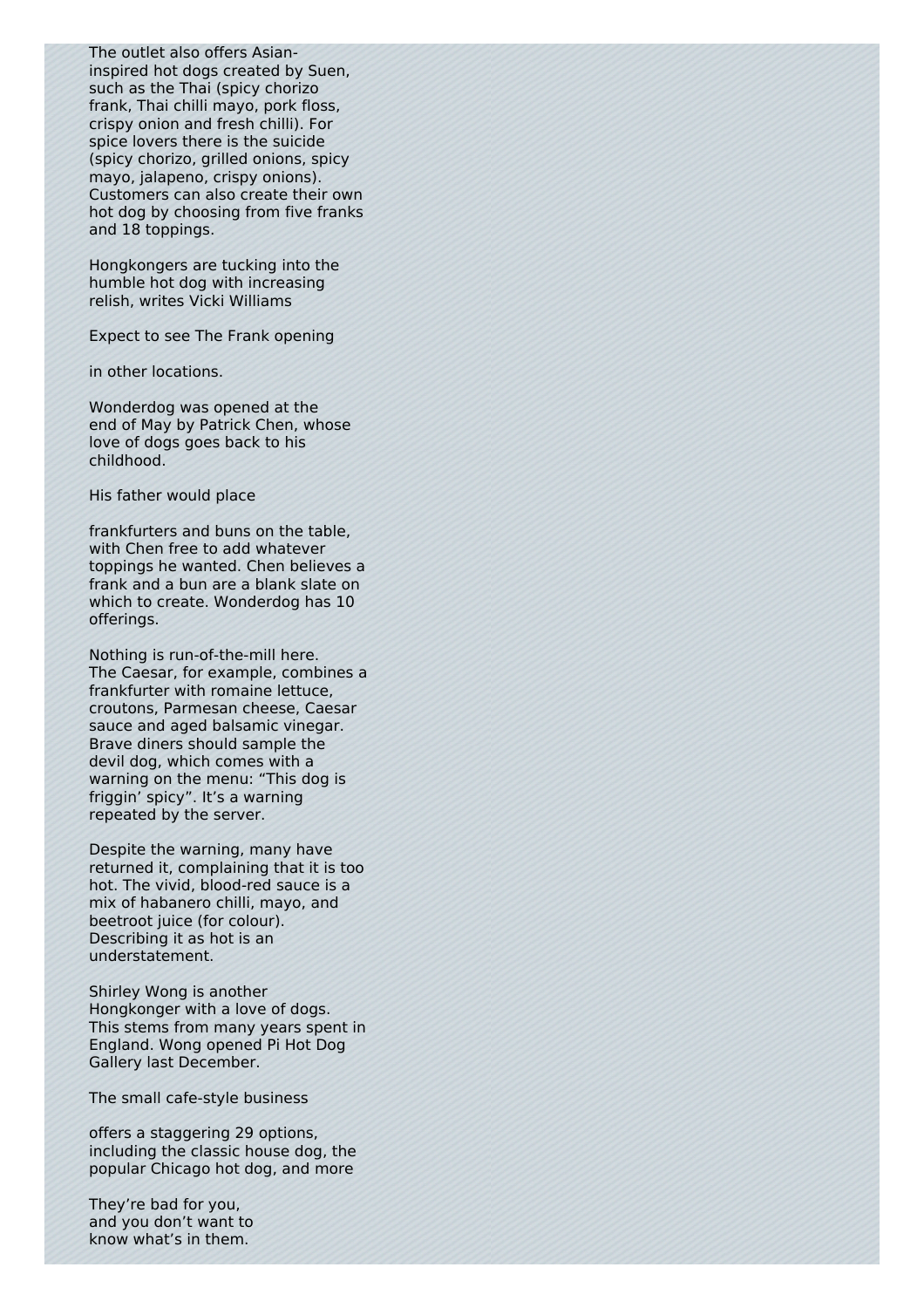But the combination of frankfurter and bun is one of life's joys

## SCOTT MURPHY, FRANKFURTER FAN

inventive choices such as the wasabi egg salad dog. Another customer favourite is the spicy chilli dog, an extra-long grilled cheese frankfurter served on a heated bun and topped with hot mustard, jalapeno, sauerkraut and ketchup.

That is good enough to make the

journey there worthwhile. The tiny Hotdog Family, on the floor below, is also co-owned by Wong, attracting a grab-and-go clientele.

With its mostly alfresco dining on

a tree-lined pavement, JHD American Gourmet & Bar feels a world away from the usual hustle of the city. The ambience of the venue, which opened last year, is more reminiscent of Sydney or Brooklyn.

There are only six choices (as well as burgers and pasta): US relish, sweet grilled, hot chilli, farm fresh, original cheese and Japanese, with an option to have a frankfurter or bratwurst.

On a day that involved eating five hot dogs, the farm fresh appealed, as it included tomato, cucumber and onion, finished with salad cream (an idea that worked). The only complaint was that the bun was longer than the meat.

One recommendation of

Murphy's is Sidewalk. Located in the heart of Lan Kwai Fong, it is one of the few places to get a dog in the small hours, after a few pints. "They seem to care about their dogs," he says. The three choices (beef, chicken or pork) come with onion, mustard and sauerkraut, with an option to include ketchup.

It is the generous amount of delicious sauerkraut balanced by cooked onion that makes them top dogs. The frankfurters were not the best we tasted. They no doubt taste better at 2am.

Curtis recommends Big Dog. This hole-in-the-wall establishment serves eight dogs. All have interesting condiment combos. For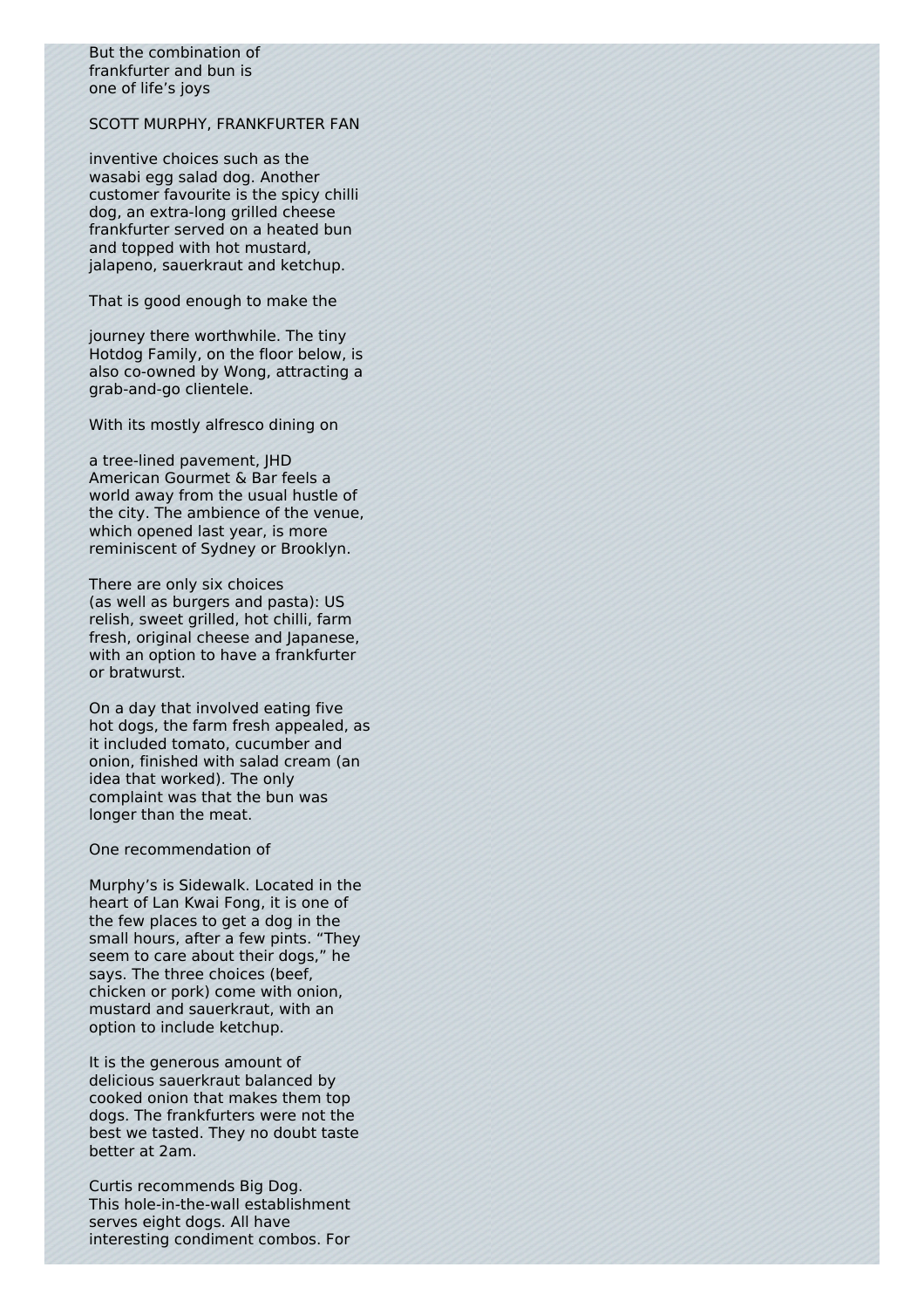example, the Vienna comes with corn, egg salad and pineapple, while the frankfork is a tasty combo of

frankfurter, fresh tomato, sauerkraut and bacon, finished with lashings of mustard and ketchup.

While they may not be visually

appealing, with the bun dressed rather than the dog, they are served very hot, and taste as a good hot dog should.

Given its long lunchtime queues and its afternoon tea crowd buying boxes of hot dogs to take back to the office, Wing Lok Yuen Restaurant is probably a good place for what is referred to as a "local-style" dog. The frankfurters are the small variety that come in a tin, as the cans on the floor demonstrate.

But the secret sauce really makes these something special. Smothered on both sides of the warm bun, the pale yellow sauce tastes like a mix of melted cheese and mayonnaise, with hints of gherkin and mustard. It was surprisingly delicious. The franks have a peppery taste that is offset by the slightly sweet sauce. The best option for flavour balance is the double dog, which has two franks on one bun.

Brat attracts a well-heeled

clientele and is much more expensive than the others we visited. It is the only one to add a service charge. There is a choice of 12 dogs, including a vegan option. They can all be washed down with a beer or glass of wine. Each brat (and the one frankfurter) is given its own flavour profile, such as the Italian (black pepper, fennel seed, red pepper). We tried the classic Frank (mustard, paprika, onion, garlic).

Diners select a bun (signature or

rye), a condiment from a choice of eight and a mustard from a selection of five. Additional toppings cost extra. Expectations for the sausages were high. The restaurant describes them as artisanal, using only the best ingredients, with meat free from hormones and antibiotics, and all natural casings. On the plus side the frank had a great snap, the bread was warm and soft, and it was tasty. But it's costly for what you get.